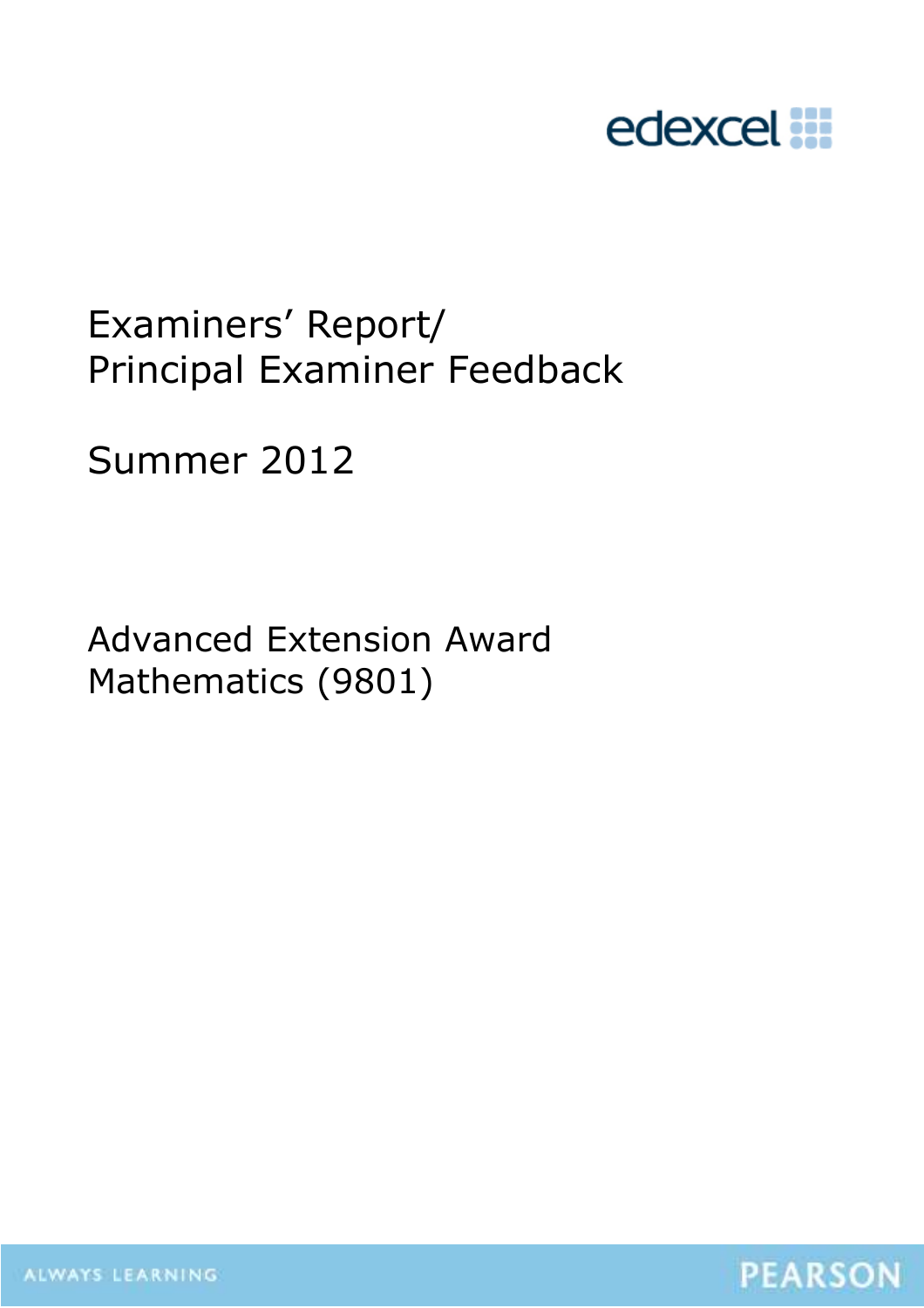## **Edexcel and BTEC Qualifications**

Edexcel and BTEC qualifications come from Pearson, the world's leading learning company. We provide a wide range of qualifications including academic, vocational, occupational and specific programmes for employers. For further information visit our qualifications websites at www.edexcel.com or www.btec.co.uk for our BTEC qualifications.

Alternatively, you can get in touch with us using the details on our contact us page at www.edexcel.com/contactus.

If you have any subject specific questions about this specification that require the help of a subject specialist, you can speak directly to the subject team at Pearson.

Their contact details can be found on this link: www.edexcel.com/teachingservices.

You can also use our online Ask the Expert service at www.edexcel.com/ask. You will need an Edexcel username and password to access this service.

## **Pearson: helping people progress, everywhere**

Our aim is to help everyone progress in their lives through education. We believe in every kind of learning, for all kinds of people, wherever they are in the world. We've been involved in education for over 150 years, and by working across 70 countries, in 100 languages, we have built an international reputation for our commitment to high standards and raising achievement through innovation in education. Find out more about how we can help you and your students at: www.pearson.com/uk

Summer 2012 Publications Code UA032641 All the material in this publication is copyright © Pearson Education Ltd 2012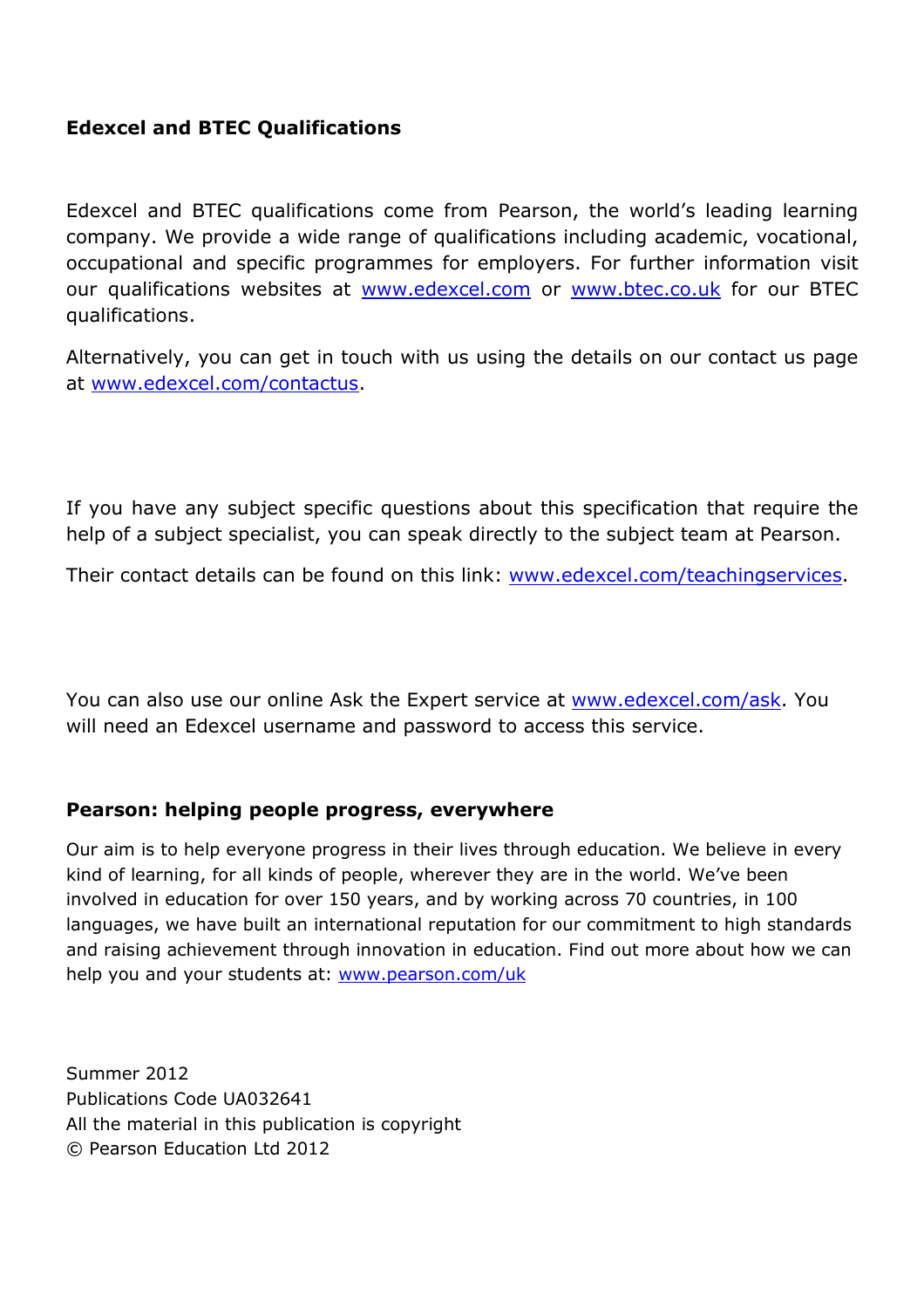#### **Introduction**

The paper was accessible to all the candidates and the standard of work on calculus, functions and vectors was high. Some of the trigonometry proved challenging (notably in questions 2 and 3) and many found the sketch in 7(b) quite tricky. The paper also gave plenty of opportunities for the better candidates to shine and questions  $3(b)$ ,  $4(c)$ ,  $5(a)$ ,  $7(d)$  and  $7(f)$  proved to be quite discriminating.

#### **Comments on individual questions**

#### **Question 1**

This proved to be a friendly starter to the paper. Most answered part (a) correctly with many both completing the square and using calculus to establish the minimum. Only a small minority found  $fg(x)$  in part (b) and many correct expressions were seen. Part (c) proved a little more challenging and very few could write down the domain of gf with " $x \in \mathbb{R}$ " or " $x > 2$ " being common errors. More made progress with the range but an answer of  $gf > 3+\sqrt{10}$  was quite common.

#### **Question 2**

Part (a) was usually correct with most using  $sin(x + 2x)$  and then the double angle formulae although a few successful solutions used DeMoivre's theorem. Most could see how to use this result in part (b) but there were a number of numerical slips, lost factors of 2, and many could not see how to write down the answer to  $\int 4\sin^2 x \cos x \ dx$ . Some tried integrating by substitution and others used integration by parts with varied degrees of success. Part (c) was a little more difficult but a good number saw that using the given result and the formula for sin2*x* simplified their integrand. Many though either couldn't simplify  $8^{\frac{1}{3}}$  correctly or failed to spot the derivative of  $\cos^{\frac{4}{3}} x$  to complete the question successfully.

## **Question 3**

This question was the least well answered on the paper with candidates often giving a page or more of trigonometric ramblings without making progress towards a solution.

Those who did make some progress usually identified the geometric series and used the sum to infinity formula. Seeing that a solution in  $tan \theta$  was required led many to use the  $tan2\theta$  formula too but few managed to arrive at an equation in tan $\theta$ . A few stumbled on a correct quartic in  $\sin \theta$  and often they did eventually achieve a correct solution. Those who did arrive at  $\tan\theta = 3^{-\frac{1}{4}}$  usually produced a sound argument in part (b) and an observation that tan*x* was a continuous, increasing function confirmed that they had a sound understanding of the topic.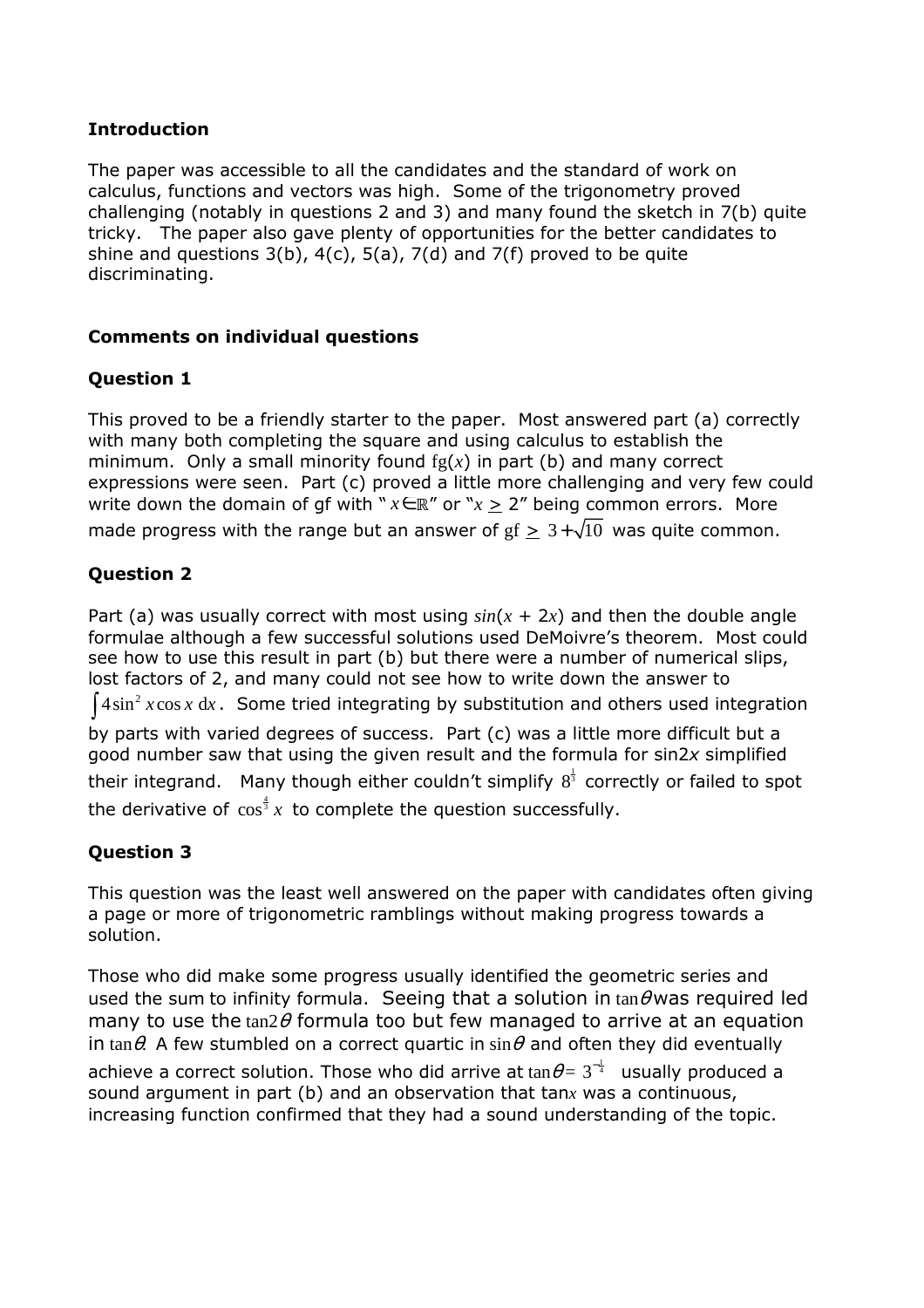# **Question 4**

There were some mixed responses to this question.

In part (a) many set about finding vectors  $\overrightarrow{AB}, \overrightarrow{AC}$  and  $\overrightarrow{BC}$  and then calculating their lengths. Those who related these lengths to the 3 vertex-vertex distances in a cube easily identified the length of a side and found the correct volume, a number though simply found the product of the lengths of their 3 vectors. Some candidates incorrectly assumed that the origin was also a vertex of the cube and simply found the lengths of **a, b** and **c** and others used a scalar triple product.

Part (b) was answered very well by most candidates with only a few thinking  $\cos 60^\circ = \frac{\sqrt{3}}{2}$ 2  $\sigma = \frac{\sqrt{3}}{2}$  or forgetting to square *a* when calculating the length of  $\overrightarrow{PQ}$ . Part (c), by contrast, was not answered well with few candidates linking this to the 7,  $7\sqrt{2}$  and  $7\sqrt{3}$  answers they found in part (a). A common mistake was to write down the length  $|\overrightarrow{PQ}|$  failing to realise that this was the length of the diagonal of a face of the cube and not the length of a diagonal of the cube itself.

# **Question 5**

In part (a) most used the power rule correctly to form an equation in  $\log_a x$ . Many then divided by log*<sup>a</sup> x* but then used the power rule incorrectly, rather than taking the  $(n - 1)$ th root.

Better progress was made with part (b) with many using the given statement to obtain a quadratic in  $\log_a x$ . There were some poor attempts to factorise but most used the formula correctly and identified  $x_1$  and  $x_2$  and then frequently went on to answer part (ii) successfully.

Part (c) required the use of the sum formulae for an arithmetic and a geometric series along with some careful and sustained algebra to arrive at the printed result but there were some succinct solutions seen.

# **Question 6**

This proved to be a fairly straightforward question but good candidates could (and did) earn S marks for more stylish and less laborious approaches.

Nearly all the candidates answered part (a) correctly and they knew that they had to integrate between –  $a$  and  $b$ . Most proceeded to multiply out their expressions and embark on several lines of complicated algebra to reach the given result. Only a few better candidates used integration by parts and arrived at the answer in a couple of lines. In the final part some thought that the point *S* was on the *y*-axis and they made no progress but many did proceed to differentiate (again few using the product rule) and attempt to find the coordinates of *S* and hence the area of the rectangle and the value of *k*. Some failed to find the *y* coordinate of *S* and simply multiplied the x coordinate b  $(a + b)$  and others had such complicated (and incorrect) expressions for the area of the rectangle that were clearly never going to give a value of *k* that was independent of *a* and *b*.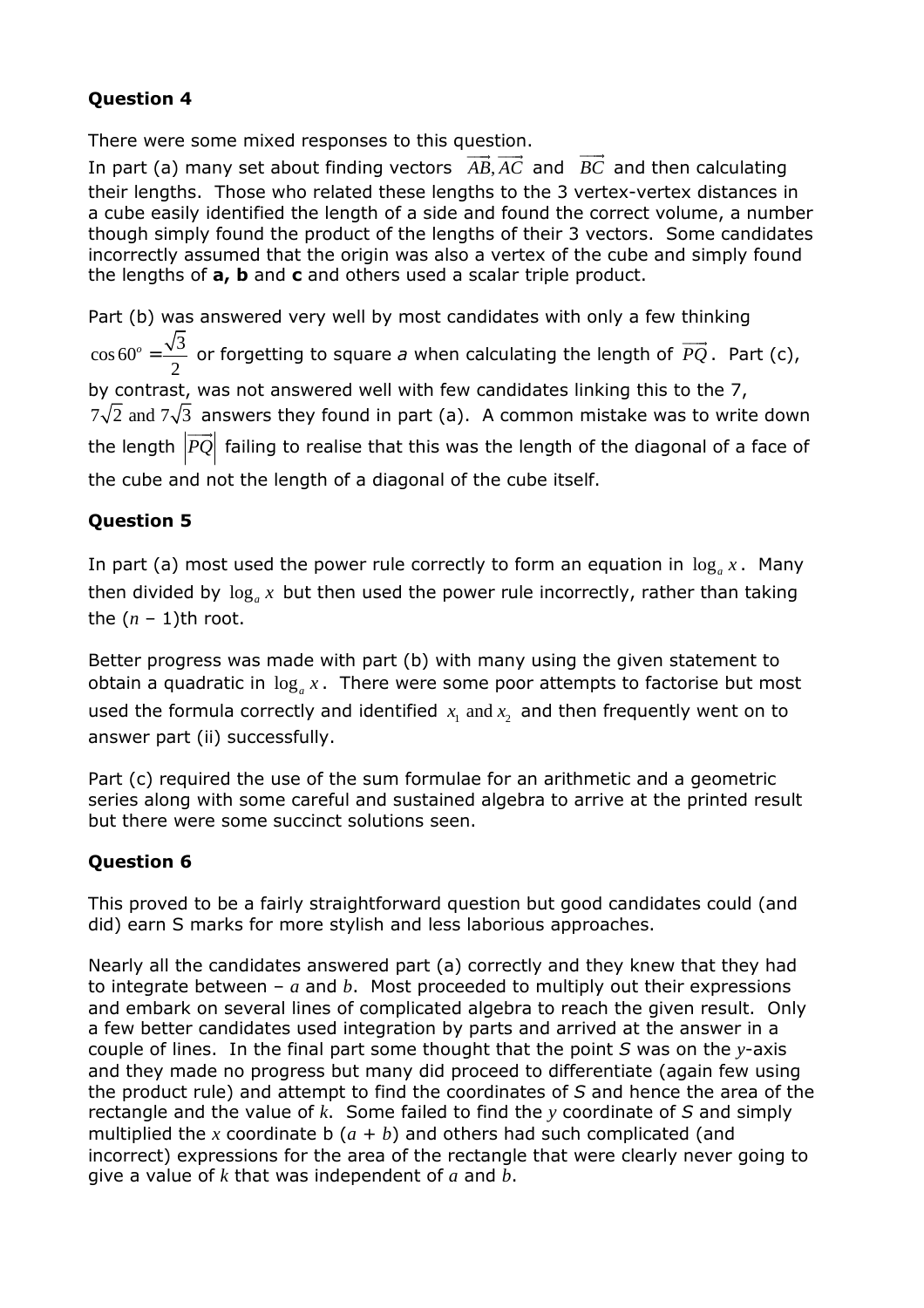## **Question 7**

Most could find the turning points in part (a) but often they had to use differentiation to achieve this. The graph in part (b) caused some problems. Many did not have a minimum below the *x*-axis and some failed to show that  $cos(1) < sin(1) < 1$  by their point on the  $y$ - axis. Part (c) was answered well and most could find the *y* coordinate of *S* and *T* but few gave the correct *x* coordinate with many thinking it was  $\arccos(\frac{5\pi}{4})$  or  $\arccos(\frac{7\pi}{4})$ . Most realised that they needed to differentiate in part (e) but evaluating sin $\alpha$  proved a stumbling block for some. Those who proceeded to part (f) could usually differentiate and often showed that the gradient of  $C_2$  was  $-\tan \beta$ , but only a very distinguished minority were able to explain clearly how to obtain the obtuse angle between the two tangents.

#### **Grade Boundaries**

Grade boundaries for this, and all other papers, can be found on the website on this link:

http://www.edexcel.com/iwantto/Pages/grade-boundaries.aspx